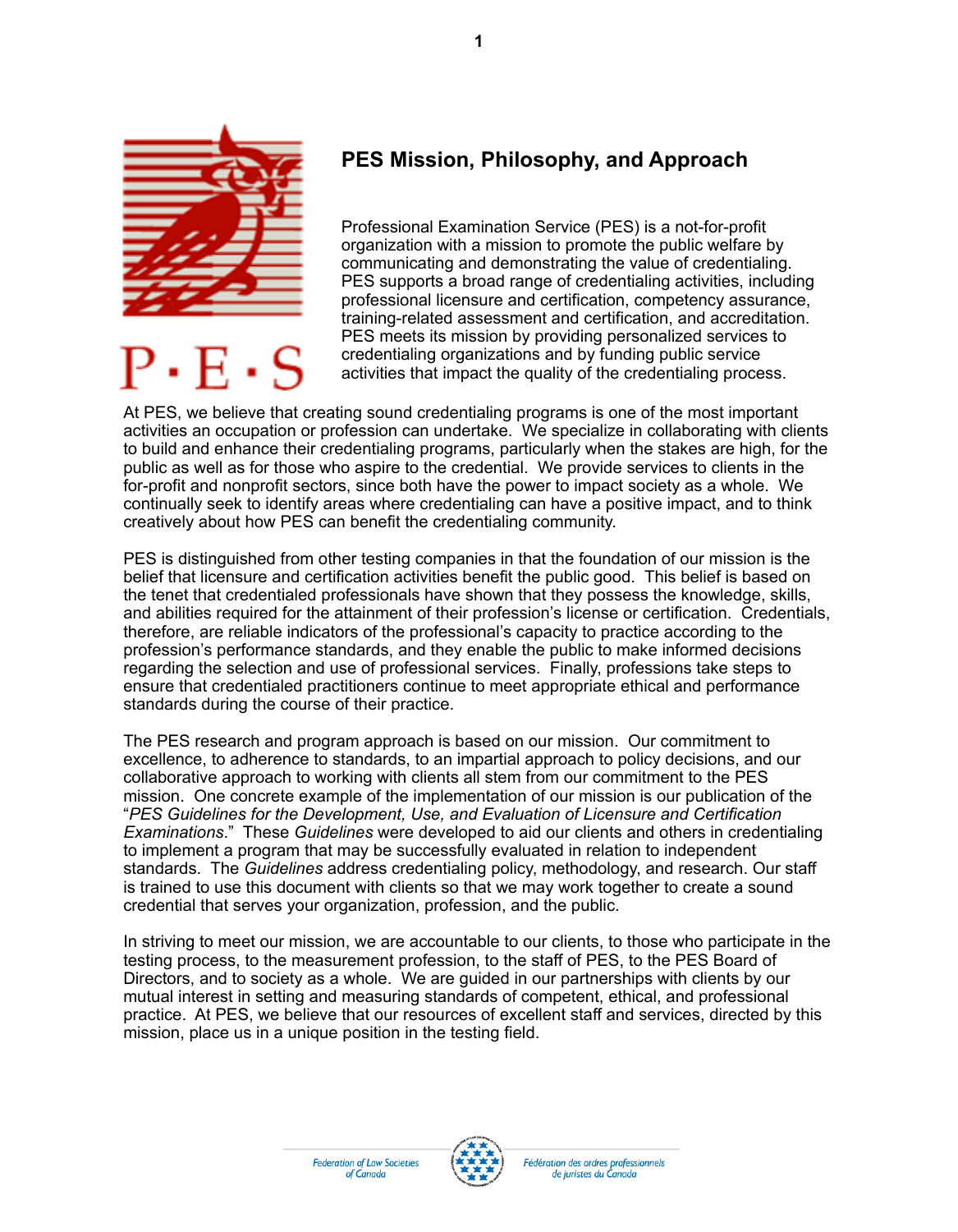## **PES History and Client Base**

PES's history dates back to 1941, when it originated as a testing department of the American Public Health Association (APHA). As an APHA testing department, PES focused on providing examinations for health professionals employed by state and local civil service agencies. Early in our history, we began to expand our client base to include organizations that license and certify health and allied health professionals on a national basis. Our clients span a very wide range of professions, industries, and skill levels including the business, industrial, and government sectors. We thus have experience in many areas and types of programs that can benefit our entire client group.

We currently work with more than 60 professional associations and over 100 different licensing boards in 62 U.S. and Canadian jurisdictions. Our history has been marked by continuous improvement in technology, methodology, mission definition, and quality of service. Accordingly, the number and range of our clients has increased yearly.

## **PES Organizational Structure**

PES has a full-time staff of approximately ninety (90) employees. As a nonprofit corporation, PES has a Board of Directors to which the President reports. PES Experience in Developing and Validating Competency Profiles

## **PES Experience in Development and Validation of Competency Profiles**

Members of the PES Research and Development Department have performed over 100 role delineation/job task/practice analysis studies contributing to the development of competency profiles for sponsors of credentialing programs. All of these organizations can be categorized as either governmental (state/provincial or federal) or non-profit, and the vast majority of them sponsor national or international licensure or certification programs or certificate programs that include an examination component. As these clients represent professions and/or industries as widely varied as accounting, human resource management, information security, pharmacy, nursing, petroleum, psychology, nursing home administration, and nuclear power plant operation, PES has experience working with diverse groups of subject matter experts (SMEs).

PES's Research and Development Department is conducting or has completed role delineation/practice/job-task/content analysis studies contributing to the development of competency profiles for more than 60 different sponsors of credentialing programs, including but not limited to the following clients:

American Association of Veterinary State Boards American Board for Certification in Orthotics, Prosthetics, and Pedorthics, Inc. American Board of Lower Extremity Surgery American Petroleum Institute American Pharmaceutical Association, American Society of Health-System Pharmacists, Accreditation Council for Pharmacy Education, and National Association of Boards of **Pharmacy** American Society for Metabolic and Bariatric Surgery American Society for Quality ASIS International Association of State and Provincial Psychology Boards Atlantic EMS Council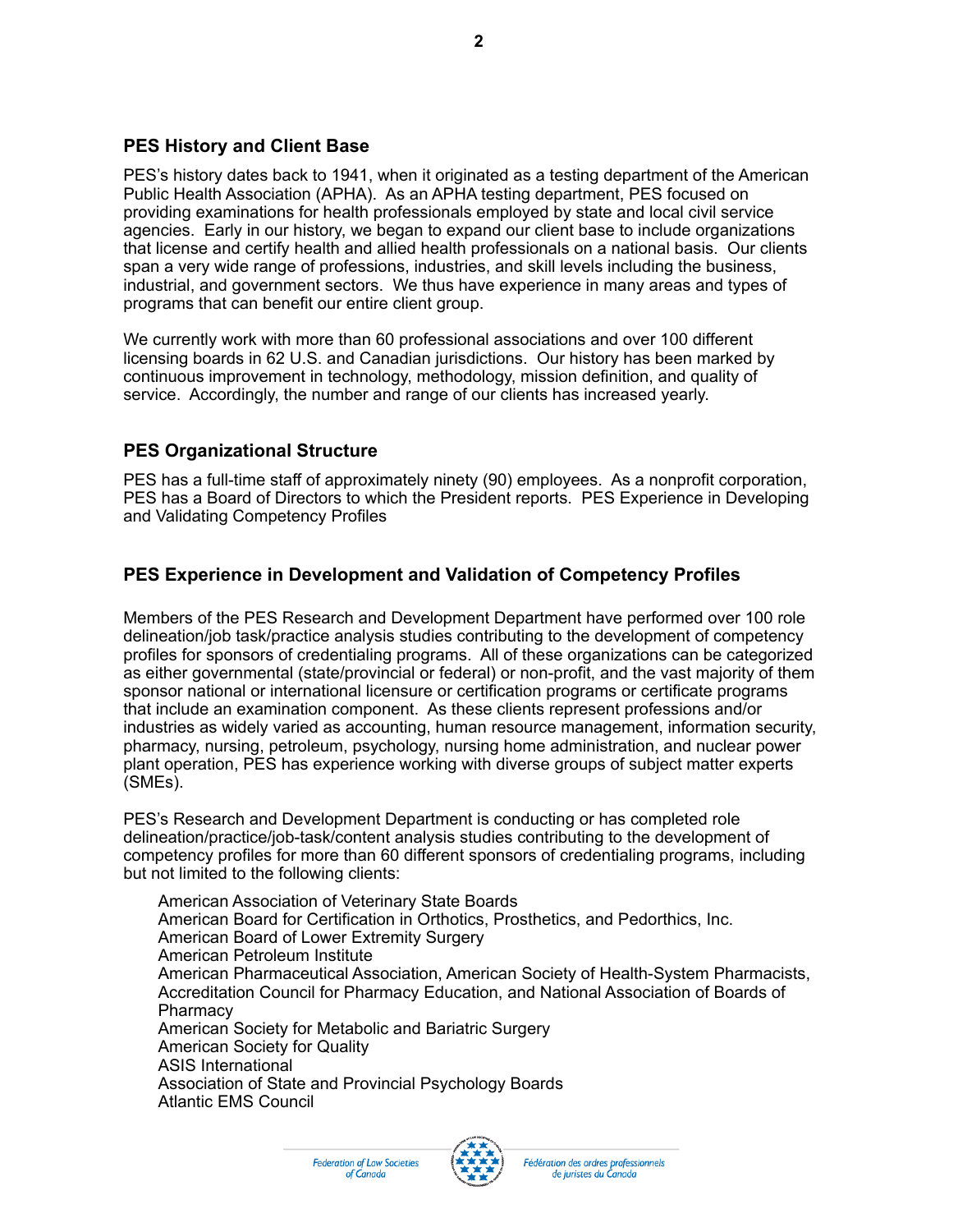Board of Pharmaceutical Specialties **Canadian** Alliance of Physiotherapy Regulators Certified General Accountants–**Canada**CFRE International (Fund Raising Executives) Commission on Rehabilitation Counselor Certification Financial Industry Regulatory Authority (formerly known the NYSE Regulation) Hand Therapy Certification Commission HR Certification Institute Information Systems Audit and Control Association Institute of Electrical and Electronics Engineers – Communications Society International Foundation for Retirement Education International Society for Pharmaceutical Engineering National Alliance of Respiratory Therapy Regulatory Bodies (**Canada**) National Association of Boards of Examiners for Long Term Care Administrators National Association of Small Business International Trade Educators National Grants Management Association Nuclear Regulatory Commission Obesity Society (Obesity Medicine) Pharmacy Examining Board of **Canada** Pharmacy Technician Certification Board

The following highlights key areas of expertise exemplified throughout the conduct of that work:

- Designing a learning outcomes analysis (practice analysis/body of knowledge/task analysis) study that is responsive to the needs of a membership or credentialing body
- Implementing a strategic planning process to enhance the credentialing program
- Assembling job descriptions for a profession or industry wherein the included KSAs and competencies are many and varied
- Performing curricular and literature reviews
- Conducting in-person and virtual focus groups
- Conducting telephone-based critical incidents interviews
- Conducting electronic-based independent reviews of the delineation
- Conducting in-person and virtual meetings to delineate the structure of practice
- Preparing content- and/or process-based delineations of practice (profiles of practice), including domains/roles; tasks/responsibilities/activities; and knowledge, skills, and abilities (KSAs)
- Writing, pre-testing, conducting, and analyzing paper- and web-based validation surveys
- Developing competency profiles for members of the profession, including those at entry- and advanced-levels of practice
- Developing examination blueprints based on empirical evidence and subject-matter expert judgments
- Performing linking tasks between KSAs and activities
- Developing and implementing written and/or practical examination programs based on the examination blueprints
- Transitioning multiple-choice, simulation, and hands-on practical examinations to objective computerized examinations
- Preparing technical reports documenting the study
- Preparing non-technical articles for publication in professional journals
- Presenting the results of the practice analysis studies at national and international conferences